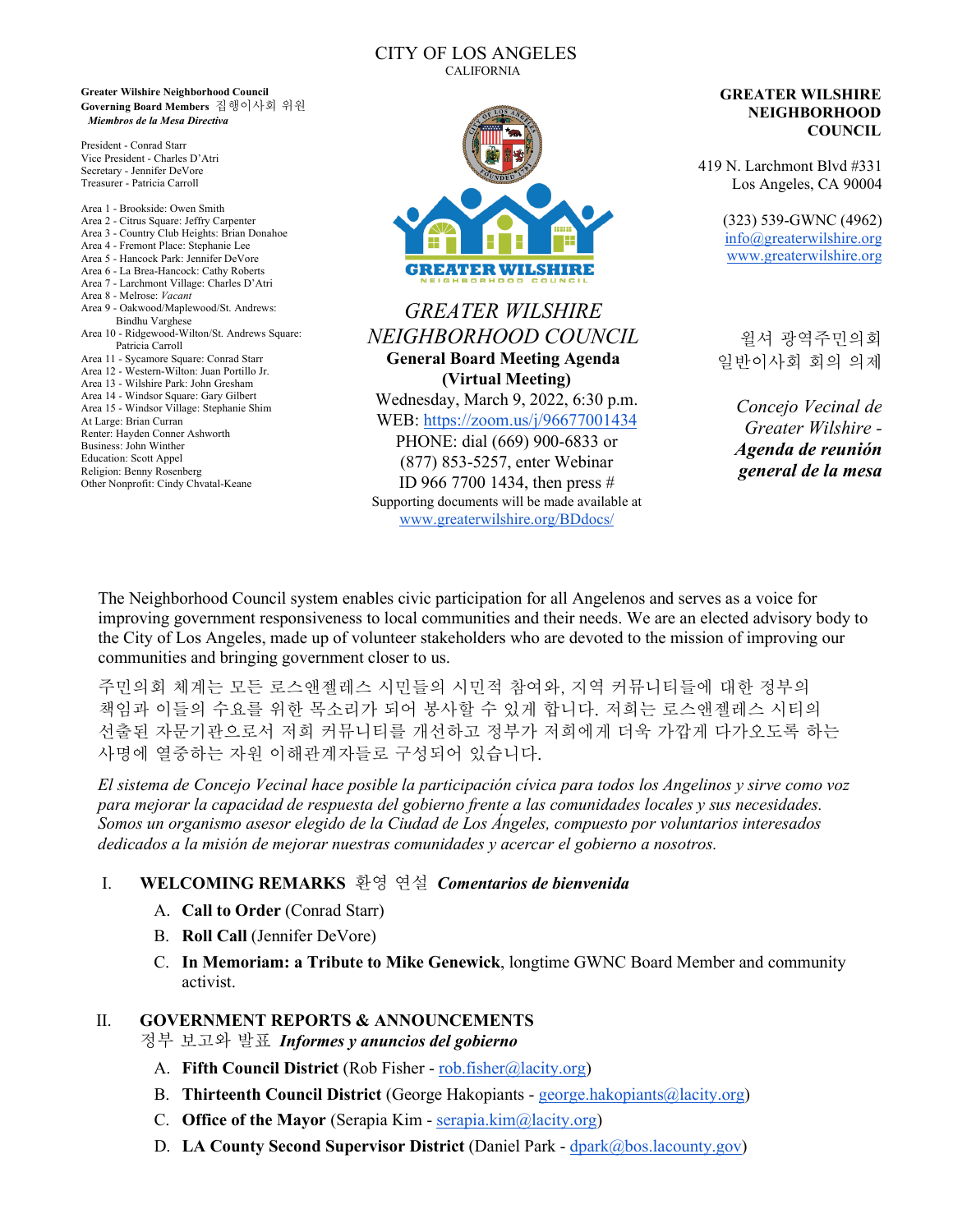- E. **LA County Third Supervisor District** (Rachel Sherrell [rsherrell@bos.lacounty.gov\)](mailto:rsherrell@bos.lacounty.gov)
- F. **LAPD Olympic & Wilshire Divisions** (SLOs Cho, Pelayo, Cordova, Rodriguez)
- G. **Department of Neighborhood Empowerment** (John Darnell [john.darnell@lacity.org\)](mailto:john.darnell@lacity.org)
- H. **Other Government Representatives**

#### III. **GWNC LIAISON REPORTS**

- A. **LADWP** (Jack Humphreville)
- B. **Budget Representatives** (Jack Humphreville / Julie Stromberg)
- C. **LA Neighborhood Councils Coalition (LANCC)** (Max Kirkham)
- D. **Public Works Liaison** (Hayden Ashworth)
- E. **Other Liaisons or Representatives**

### IV. **GENERAL PUBLIC COMMENT ON NON-AGENDA ITEMS**

의제 비포함 안건에 대한 일반 공중 언급

#### *Comentario público general sobre temas no incluidos en la agenda*

When prompted by the chairperson, those wishing to make a general public comment are asked to dial \*9 (if connecting by phone) or press the "raise hand" button (if using the Zoom app). Time may be limited to 2 minutes per speaker at the discretion of the chairperson.

### V. **OFFICER REPORTS** 임원 보고 *Informes del funcionario*

#### A. **President's Report**

- B. **Treasurer's Report** (Discussion and Possible Action) Please refer to MER in the Supporting Documents folder [\(https://greaterwilshire.org/bddocs/\)](https://greaterwilshire.org/bddocs/).
	- 1. **Motion to Approve Monthly Expenditure Report** (MER) for February 2022. Card Expenses
		- $\cdot$  2/3 Public Storage \$160.00 +
		- 2/8 Larchmont Chronicle February \$188
		- 2/24 Office Depot (homeless Count) \$40.48
		- 2/24 Target (Homeless count )\$49.58
		- 2/25 Hope Lutheran Church (Homeless Count) \$200
		- 2/28 Lloyd Staffing DL Minutes \$344.23
		- 2/28 Lloyd Staffing JC Admin \$327.75
	- 2. **Motion to Approve Individual Expenses** Listed in the February 2022 MER.
	- 3. **Review of past Board Expenses** that Will Appear on the March 2022 MER
		- Lloyd Staffing TBD
		- ﹣ Village Mail Call \$400 (Contract coming)
		- Launch LA NPG \$525
		- ﹣ YMCA NPG \$525
		- ﹣ Friends of Wilshire Library \$1100
		- ﹣ Wilshire Crest PTA \$1350
	- 4. **Rollover Funds**
		- a) **Possible Funding Motion** to Transfer \$3500 from Rollover Funds to NPGs
		- b) **Possible Funding Motion** to Transfer \$6057.98 from Rollover Funds to Administrative Rental space
	- 5. **Public Storage**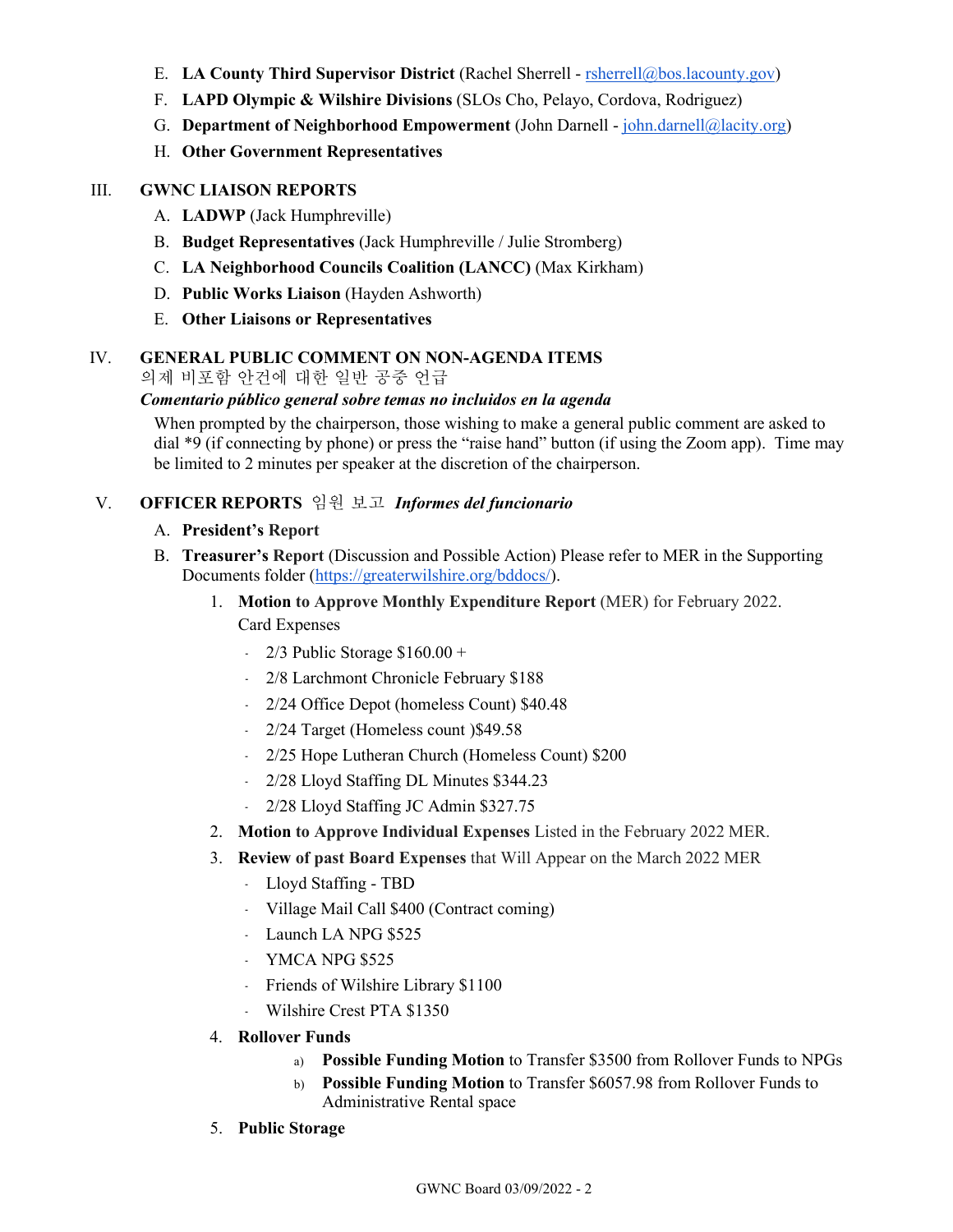- a) **Possible Funding Motion:** The GWNC will pay Public Storage up to \$140 to cover the \$35 per month rental increase for the months of March, April, May, and June 2022; and will transfer \$140 from the Administrative Rental Space budget category to the Storage budget category.
- C. **Vice President's Report**
- D. **Secretary's Report**
- VI. **ADMINISTRATIVE ITEMS** 집행부 안건*Temas administrativos* **(**Discussion and Possible Action)
	- A. **Adoption of February 9, 2022 General Board Meeting Minutes**
	- B. **Board Member and Board Alternate Administration**
		- 1. **Board Director Vacancies**: Area 8 Melrose
			- a) **Nominations, Motions to Appoint, Elections**
				- i. Jesseca Harvey (eligibility verified)
				- ii. Raphie Cantor (eligibility verified)
				- iii. Other nominations
		- 2. **Board Alternate Vacancies:** Area 4 Fremont Place, Area 6 La Brea-Hancock, Area 7 - Larchmont Village, Area 8 - Melrose, Area 9 - Oakwood/Maplewood/St. Andrews, Area 11 - Sycamore Square, Area 12 - Western-Wilton, Religion. Qualified Stakeholders interested in serving as a replacement Director or Alternate are invited to contact secretary@greaterwilshire.org for more information.
			- a) **Nominations, Motions to Appoint, Elections**
		- 3. **Administer Neighborhood Council Oath of Office to new Board Member(s):**

*"I pledge to represent the Greater Wilshire Neighborhood Council with dignity, integrity, and pride. I will encourage other points of view, even when they differ from my own. I will respect, value and consider everyone's opinion. I will find the good in my neighborhood and praise it and promote it. To my neighbors, and to neighborhoods throughout the City of Los Angeles, I pledge to do this to the best of my ability.*

- 4. **Board Training Requirements:** All board directors and alternates must complete ethics and funding training in order to vote on funding motions before the board. The training courses and instructions can be found at [http://empowerla.org/boardmembers/.](http://empowerla.org/boardmembers/)
	- a) The following people have not yet completed the REQUIRED anti-bias (ABLE) training: Varghese, Portillo, Curran, Davar, Tamayo, Cantor
	- b) The following Board Members and Alternates are shown on https://empowerla.org/gwnc/ as NOT having completed Ethics and/or Funding and are NOT eligible to vote on financial matters:
		- Zubin Davar (Ethics, Funding)
		- April Hannon (Ethics)
		- Vincent Cox (Ethics)
	- c) Check EmpowerLA.org/GWNC for your training expirations.
- 5. **Liaison and Alliance Appointments** *- see [https://empowerla.org/liaison/.](https://empowerla.org/liaison/)*

### VII. **AD HOC COMMITTEES** 임시 위원회*Comités ad hoc*

### (Discussion and Possible Action)

- A. **Governance Committee** (Charles D'Atri)
	- 1. Possible Motions to make changes to GWNC Bylaws, Board Rules, Committee Protocols as above.
	- 2. Possible Motion to hire a Parliamentarian to review any board-approved proposed changes to Bylaws, Board Rules, Committee Protocols.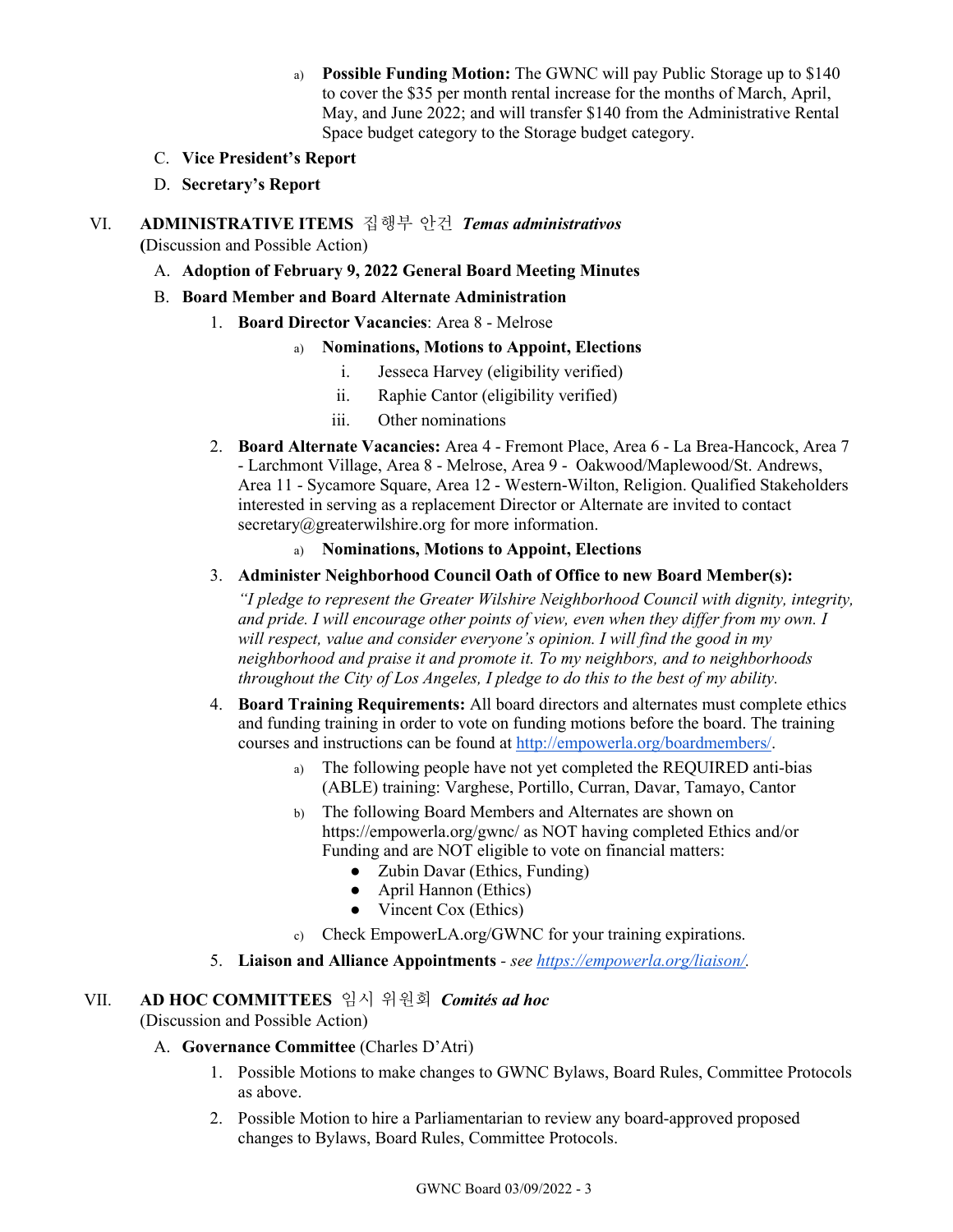- B. **Possible motions** to appoint new Ad Hoc committees:
	- 1. NPG Ad Hoc Committee
	- 2. Budget Ad Hoc Committee
	- 3. CD5 Candidate Forum Ad Hoc Committees
	- 4. CD13 Candidate Forum Ad Hoc Committees
- VIII. **TRANSPORTATION COMMITTEE** 운송 위원회*Comité de transporte* (Discussion and possible Action) (Chair: Cindy Chvatal)
	- A. **Committee Report**
	- B. **Upcoming Transportation Committee Meeting**. The next GWNC Transportation Committee Regular Meeting will be on Monday, March 28, 2022 at 7 p.m. via Zoom ID #921 5993 5555.
- IX. **OUTREACH COMMITTEE** 아웃리치 위원회*Comité de difusión*

(Discussion and Possible Action) (Chair: Colette Amin)

- A. **Report** on the Outreach Committee Meeting from February 15, 2022
- B. **CD5 & CD 13 Candidate forums - Raphie Cantor and Juan Portillo**
	- 1. The Outreach committee agreed to spearhead the coordination of the upcoming CD5 & CD13 Candidate Forums. Please contact Raphie Cantor to volunteer for the CD5 forum and Juan Portillo for the CD13 forum
	- 2. **Possible Motion:** The GWNC will sponsor/co-sponsor a candidate forum for candidates for City Council District 5. Additionally, the GWNC would allocate up to \$500 for venue rental and up to \$500 for associated outreach.
	- 3. **Possible Motion:** The GWNC will sponsor/co-sponsor a candidate forum for candidates for City Council District 13. Additionally, the GWNC would allocate up to \$500 for venue rental and up to \$500 for associated outreach.
- C. **FoodCycleLA:** (ONGOING) Outreach Committee Community Produce Recovery Activity
	- 1. **Motion to approve up to \$250 to purchase Branded GWNC grocery bags for the GWNC/FoodCycleLA effort.**
- D. **Re: GWNC General Board Committee protocols**
	- 1. Outreach Committee recommends and would like to remain with their well-researched own committee rules.
- E. **NEW Campaign - Raphie Cantor**
	- 1. Social Media discussion to increase followers, NEW Campaign to begin shortly "What do love about our Greater Wilshire Community"
- F. **GWNC Citizen Recognition Program:** The GWNC Outreach Committee is actively seeking nominations for our GWNC Citizen Recognition Program. See <https://greaterwilshire.org/citizen-recognition-program/> for the nomination form.
- G. **Upcoming Outreach Committee Meeting** The next regular GWNC Outreach Committee Meeting will be on Tuesday, March 15, 2022 at 6:30 PM via Zoom ID #982 7679 1581.
- X. **LAND USE COMMITTEE** 토지사용 위원회*Comité sobre uso del suelo* (Discussion and Possible Action) (Chair: Brian Curran)
	- A. **Report** on the February 22, 2022 Land Use Committee Meeting
	- B. **Consent Calendar**: a single motion approves the following items (X.B.1.-4.) without board discussion. Any Board Member may ask that any item be removed from the consent calendar and voted on separately.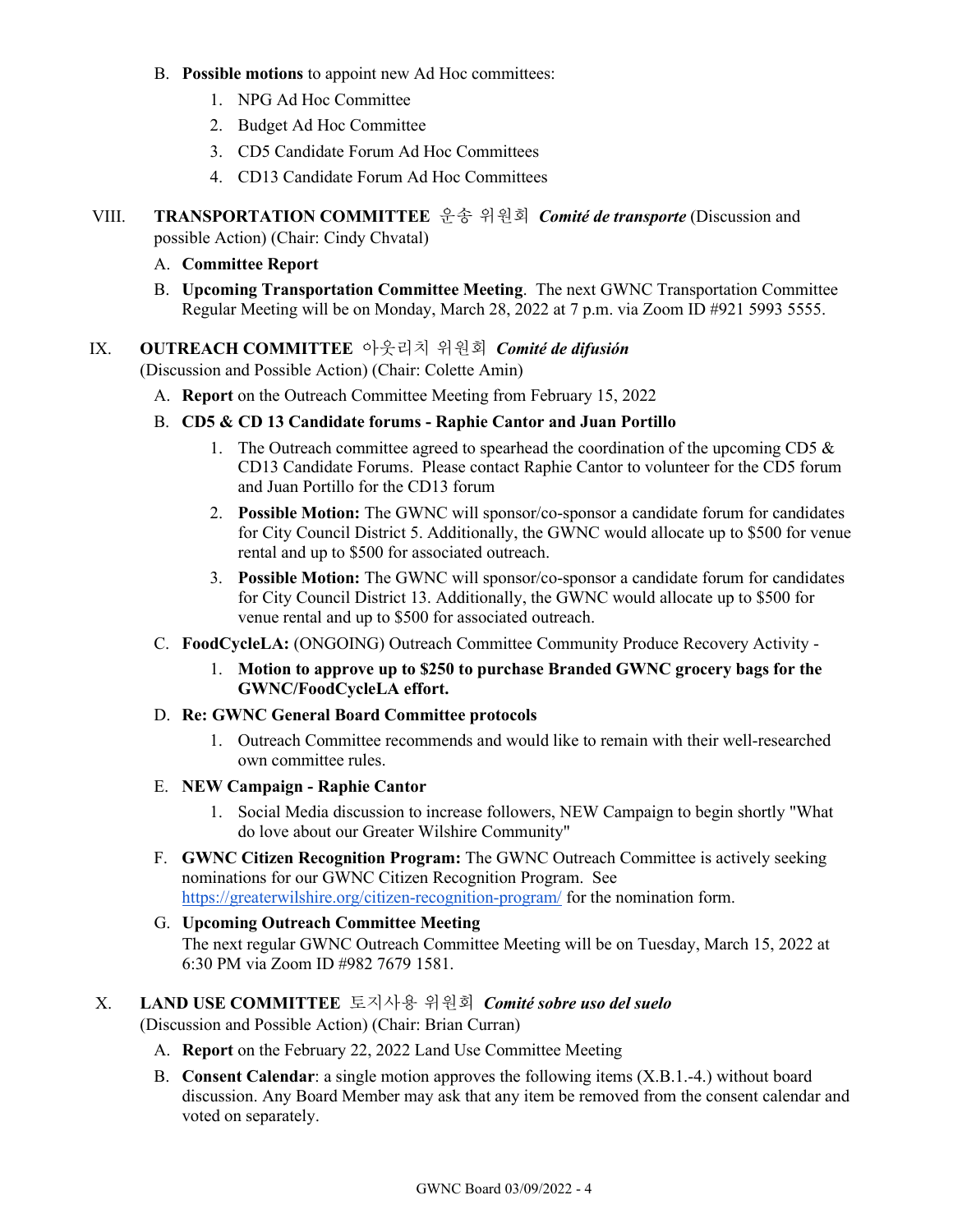1. **532 N. Wilton Pl:** (Gregg Adams) Filing date: 12/10/21. Replace single-family dwelling and detached garage with new 3-story duplex at the rear, and 3-story single-family dwelling + accessory dwelling unit at the front. Demolition Pre-Inspection Application No. 21019-10000-05159/Job No. B21LA23219. Case no(s): none. Zoning: R3-1. TOC: Tier 2. Area 9: Oakwood/Maplewood/St. Andrews. Hearing date(s): none.

**Motion:** That the Greater Wilshire Neighborhood Council support the replacement of a single-family dwelling and detached garage with new 3-story duplex at the rear, and 3 story single-family dwelling + accessory dwelling unit at the front for the property located at 532 N. Wilton Pl. as presented on February 22, 2022.

2. **810 S. Wilton Pl:** (Ara Meliksetyan) Filing date: 6/16/21. Replace single-family dwelling with a 14-unit, 4-story residential building, which includes 3 very low income units, 1-story ground parking and 1-story subterranean parking. Case no(s): DIR-2021- 6050-TOC-HCA, ENV-2021-6051-EAF. Zoning: R3-1. TOC: Tier 3. Area 3: Country Club Heights. Hearing date(s): none.

**Motion:** That the Greater Wilshire Neighborhood Council support the replacement of a single-family dwelling with a 14-unit, 4-story residential building, which includes 3 very low income units for the property located at 532 N. Wilton Pl as presented on February 22, 2022.

3. **6535 W. Melrose Ave, Ste 102:** (Terri Dickerhoff) Application that has yet to be filed for on-site sale of alcohol in conjunction with a new sushi restaurant in the new mixed use building at the NE corner of Highland and Melrose. Zoning: [Q] C2-1VL-SN. TOC: not eligible. Area 8: Melrose. Hearing date(s): none.

**Motion:** That the Greater Wilshire Neighborhood Council oppose the application for a Conditional Use Permit for alcohol to allow the sale and dispensing of a full line of alcoholic beverages in an existing restaurant during the hours of  $7$  a.m.  $-11$  p.m. for the property located at 6535 W. Melrose Ave, Ste 102 as presented on February 22, 2022.

4. **4001 W. 6th St:** (Stacy Yoo) Filing date: 1/20/22. A CUP for the sale and service of a full line of alcohol for onsite consumption with an existing restaurant (Daedo Sikdang). Case no(s): ZA-2022-418-CUB, ENV-2022-419-CE. Zoning: C2-1. TOC: Tier 4. Area 12: Western-Wilton. Hearing date(s): none. Status: no response yet from applicant.

**Motion:** That the Greater Wilshire Neighborhood Council oppose the Conditional Use Permit for alcohol to allow the sale and dispensing of a full line of alcoholic beverages in an existing restaurant during the hours of  $7$  a.m.  $-11$  p.m. for the property located at 4001 W. 6th St. because the developer was requested, but declined, to appear before the Committee.

C. **Next GWNC Land Use Committee Meeting** will be held Tuesday, March 22, 2022, 6:30 p.m. via Zoom ID #915 2786 9326

## XI. **RESILIENCE COMMITTEE** 회복력위원회 *Comité de resiliencia*(Discussion and Possible Action) (Chair: Gary Gilbert)

- A. **Report** on the March 2, 2022 Resilience Committee Meeting
- B. **Upcoming Resilience Committee Meeting**. The next GWNC Resilience Committee Regular Meeting will be held at 7:00 p.m. on April 6, 2022, via Zoom ID #889 6098 2957.

# XII. **ENVIRONMENTAL & SUSTAINABILITY COMMITTEE**

환경 & 지속가능성 위원회*Comité de medio ambiente y sostenibilidad* (Discussion and possible action) (Chair: Cathy Roberts)

- A. **Upcoming Sustainability Committee Meeting.** Next GWNC Environmental & Sustainability Committee Meeting will be held on Tuesday, April 5, 2022 via Zoom ID #928 2781 1179.
- XIII. **NEW BUSINESS** 신규 사업*Asuntos nuevos* (Discussion and Possible Action)
	- A. **Possible Motion** to approve and submit the GWNC Inventory.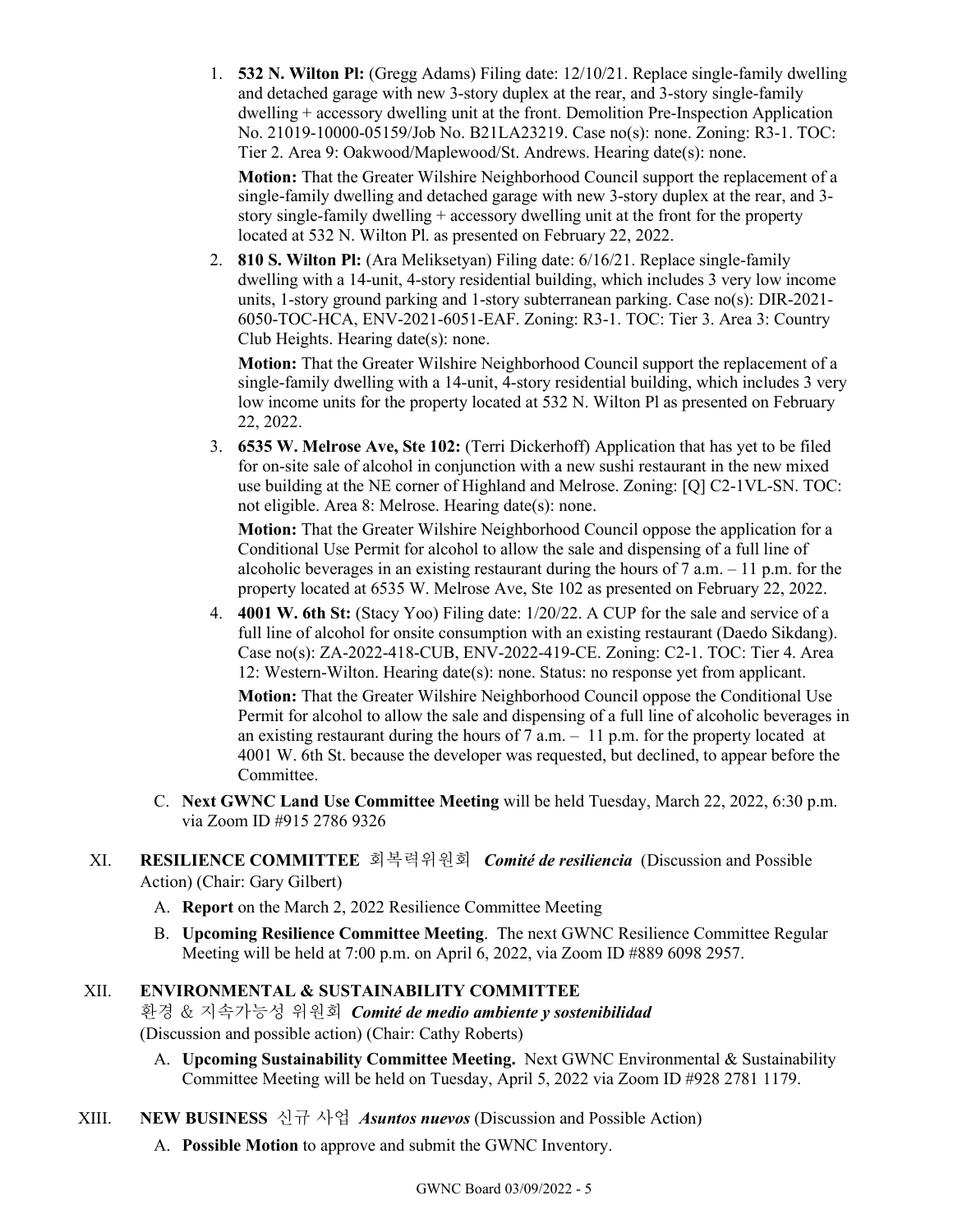# XIV. **BOARD MEMBER COMMENTS/ANNOUNCEMENTS**

임시 위원회*Comentarios/informes de un miembro de la mesa*

### XV. **REQUESTS/MOTIONS FOR FUTURE AGENDA ITEMS** 추후 의제 안건에 대한 요청/동의*Solicitudes/propuestas para futuros temas de la agenda*

### XVI. **ADJOURNMENT** 조정*Postergación*

### A. **Upcoming GWNC Board Meeting**

The next GWNC Board Meeting will be held at 6:30 PM on Wednesday, April 13, 2022 via Zoom ID #966 7700 1434.

**VIRTUAL MEETING TELECONFERENCING NUMBER FOR PUBLIC PARTICIPATION** – In conformity with the September 16, 2021 enactment of California Assembly Bill 361 and due to concerns over COVID-19, this Greater Wilshire Neighborhood Council meeting will be conducted entirely with a call-in option or internet-based service option. Every person wishing to address the Board/Committee should dial (669) 900-6833 or (877) 853-5257 and enter 966 7700 1434, then press # to join the meeting. Public comment cannot be required to be submitted in advance of the meeting, only real-time public comment is required. If there are any broadcasting interruptions that prevent the public from observing or hearing the meeting, the meeting must be recessed or adjourned. If members of the public are unable to provide public comment or be heard due to issues within the Greater Wilshire Neighborhood Council's control, the meeting must be recessed or adjourned.

공공 참여를 위한 가상회의 전화번호 – 2021 년 9 월 16 일 캘리포니아 총회 법안 제정 361 에 부합합니다 승인과 COVID-19 문제로 인하여 이번 윌셔 광역주민의회(GWNC) 회의 전체는 전화회의/온라인으로 개최합니다. 이사회/위원회에 참여하고자 하는 사람은 각자 (669) 900-6833 또는 (877) 853-5257 (무료전화)에 전화하여 966 7700 1434를 입력하고 #을 누르면 회의 참석이 됩니다.` 공개 논평은 회의 전에 제출할 필요가 없으며 실시간 공개 논평만 필요합니다. 공중이 회의를 참관하거나 청취할 수 없는 방송 중단이 있는 경우 회의를 휴회 또는 폐회해야 합니다. 대중 구성원이 이웃 의회가 통제할 수 있는 문제로 인해 대중의 의견을 제시하거나 의견을 들을 수 없는 경우 회의를 휴회하거나 연기해야 합니다.

*NÚMERO DE LA REUNIÓN VIRTUAL POR TELECONFERENCIA PARA PARTICIPACIÓN DEL PÚBLICO* – *De conformidad con la promulgación del 16 de septiembre de 2021 del Proyecto de Ley 361 de la Asamblea de California y debido a la preocupación por la COVID-19, la reunión de este Concejo Vecinal de Greater Wilshire (Greater Wilshire Neighborhood Council, GWNC por sus siglas en inglés) se realizará totalmente por teléfono/en línea. Cada persona que desee dirigirse a la Mesa/Comité debe marcar el (669) 900-6833 o (877) 853-5257 (línea gratuita) e ingresar* 966 7700 1434*, después presionar # para unirse a la reunión. No se puede solicitar que los comentarios públicos se envíen antes de la reunión, solo se requieren comentarios públicos en tiempo real. Si hay alguna interrupción en la transmisión que impida que el público observe o escuche la reunión, la reunión debe interrumpirse o levantarse. Si los miembros del público no pueden brindar comentarios públicos o ser escuchados debido a problemas dentro del control del Consejo Vecinal, la reunión debe interrumpirse o levantarse.*

**TRANSLATION SERVICE** – If you need translation service, please contact the GWNC Secretary at (323) 539-4962 or  $\frac{info(@greatestwilshire.org}{it least 72 hours before the event.$ 

번역 서비스 - 번역 서비스를 요청하려면 행사 개최 72시간 이전까지 주민의회에 알려주시기 바랍니다. 이사회 사무국 연락어 (323) 539-4962 또는 [info@greaterwilshire.org](mailto:info@greaterwilshire.org) 에 접촉하시기 바랍니다.

**SERVICIOS DE TRADUCCIÓN** – Si [requiere servicios de traducción, favor de avisar al concejo vecinal 72 horas](http://www.greaterwilshire.org/)  [antes del evento. Por favor contacte al secretario de la mesa, al \(323\) 539-4962 o](http://www.greaterwilshire.org/) [info@greaterwilshire.org](mailto:info@greaterwilshire.org)[.](http://www.greaterwilshire.org/)

**PUBLIC INPUT AT NEIGHBORHOOD COUNCIL MEETINGS** – The public is requested to dial \*9 (if connecting by phone) or press the "raise hand" button (if using the Zoom app), when prompted by the chairperson, to address the Board on any agenda item before the Board takes an action on an item. Comments from the public on agenda items will be heard only when the respective item is being considered. Comments from the public on other matters not appearing on the agenda that are within the Board's jurisdiction will be heard during the General Public Comment period. Please note that under the Brown Act, the Board is prevented from acting on a matter that you bring to its attention during the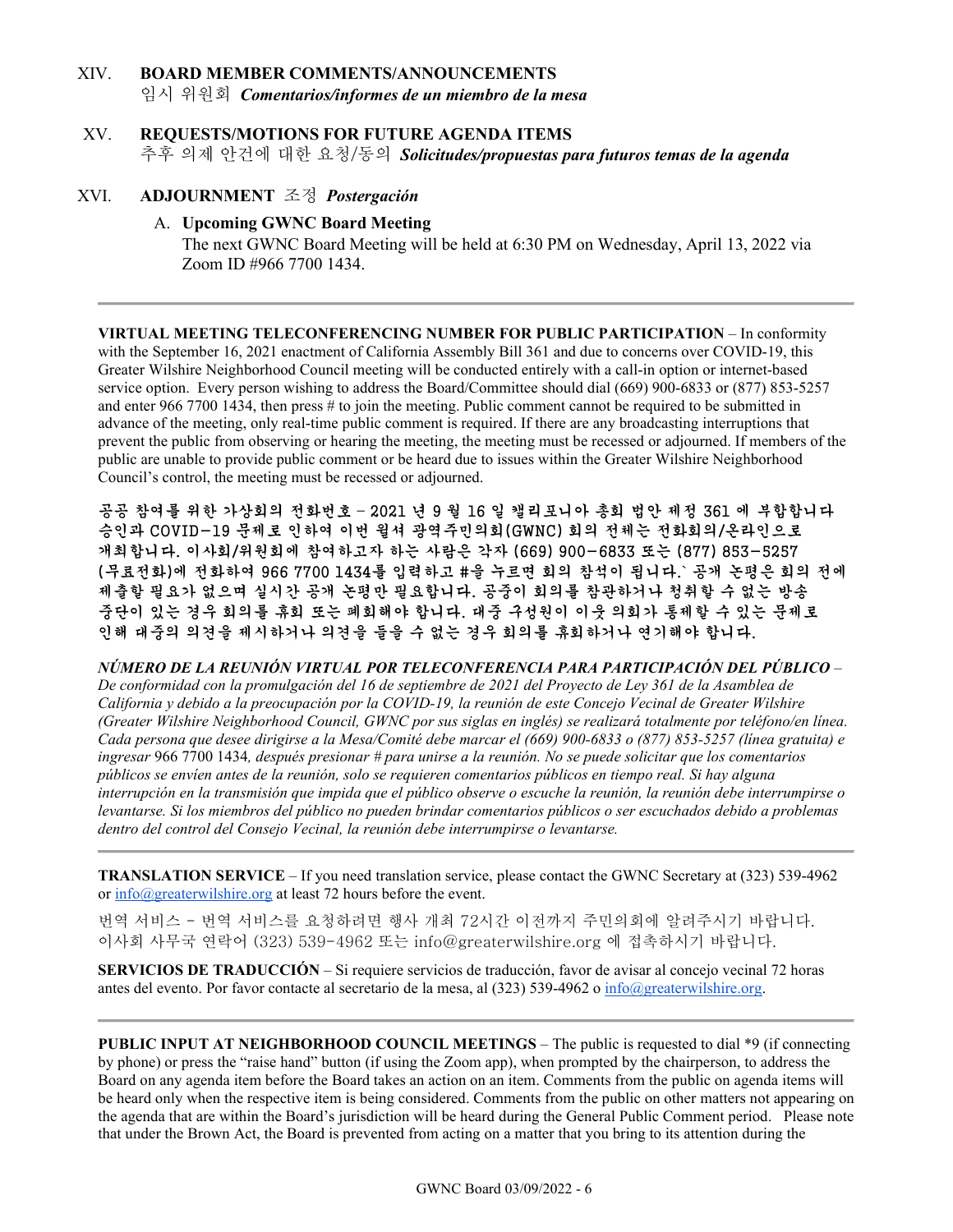General Public Comment period; however, the issue raised by a member of the public may become the subject of a future Board meeting. Public comment is limited to two minutes per speaker, unless adjusted by the chairperson.

주민의회 회의의 공공 입력 – 이사회/위원회가 어떤 안건이라도 조치를 취하기 전에, 해당 이사회/위원회에서 이를 다루고자 한다면, 공공 참여자들은 회장의 제안에 의해서 \*9를 누르거나(전화 참여 경우) "손들기" 버튼(줌 앱 사용 경우)을 이용하시기 바랍니다. 의제에 대한 공중의 언급은 개별 안건이 심의될 경우에만 청취합니다. 이사회/위원회 행정 구역에 해당하지만 의제에 등재되지 않은 사안에 대한 공중 의견 진술은 일반 공중 언급 순서에서 청취할 것입니다. 브라운 법에 의거, 일반 공중 언급 기간 동안 제기되는 사안에 대해서는 이사회/위원회가 조치를 취할 수 없도록 되어 있다는 점을 참고하시기 바랍니다; 그러나 공공 위원이 제기한 사안은 이후 회의에서 주제가 될 수 있습니다. 의장에 의해서 혹은 이사회/의원회의 투표로 조정되지 않는 한, 공중 언급은 발언자 당 2분 이내의 시간 만 허용됩니다.

*OPINIONES DEL PÚBLICO EN LAS REUNIONES DEL CONCEJO VECINAL – Se pide al público que marque \*9 (si se conecta por teléfono) o presione el botón de levantar la mano "raise hand" (si usa la aplicación Zoom), cuando lo indique el presidente para dirigirse a la Mesa/Comité sobre cualquier tema en la agenda antes de que la Mesa/Comité decida cualquier acción sobre ese tema. Se escucharán los comentarios del público sobre los temas de la agenda únicamente cuando se esté considerando el tema respectivo. Los comentarios del público sobre otras cuestiones que no aparezcan en la agenda que estén dentro de la jurisdicción de la Mesa/Comité se escucharán durante el periodo de Comentario público general. Por favor tenga en cuenta que en virtud de la Ley Brown, la Mesa/Comité no puede actuar en una cuestión que se lleve a su atención durante el periodo de Comentario público general; sin embargo, la cuestión presentada por un miembro del público podría transformarse en el asunto de una futura reunión. El comentario público se limita a dos minutos por orador, a menos que el presidente o una votación de la Mesa/Comité decidan otra cosa.*

## **PUBLIC POSTING OF AGENDAS** 의제의 공공 게시*DIVULGACIÓN PÚBLICA DE AGENDAS*

GWNC agendas are posted for public review in the following locations: GWNC 의제는 공적으로 검토할 수 있도록 다음 장소에 게시합니다:

*Las agendas de GWNC se colocan para revisión pública en los siguientes lugares:*

- **Display case at the Wilshire Ebell Theater** 윌셔 에벨 극장 게시판에 게시 4401 W. 8번 스트리트, 로스앤젤레스, CA 90005 *En una vitrina expositora en Wilshire Ebell Theater*, 4401 W. 8th Street, Los Angeles, CA 90005
- **Our website** 저희 웹사이트 *Nuestro sitio web* [\(https://www.greaterwilshire.org\)](https://www.greaterwilshire.org/)
- **Via e-mail** subscribe at [www.greaterwilshire.org](http://www.greaterwilshire.org/) 이메일 발송 구독: [www.greaterwilshire.org](http://www.greaterwilshire.org/) *Por correo electrónico - puede suscribirse en [www.greaterwilshire.org](http://www.greaterwilshire.org/)*
- **By subscribing to L.A. City's Early Notification System at** <https://www.lacity.org/subscriptions> L.A. 시티 먼저 알림 시스템에서 구독: <https://www.lacity.org/subscriptions>

*Suscribiéndose al sistema de notificación temprana de la Ciudad de L.A. en <https://www.lacity.org/subscriptions>*

**THE AMERICANS WITH DISABILITIES ACT** – As a covered entity under Title II of the Americans with Disabilities Act, the City of Los Angeles does not discriminate on the basis of disability and upon request, will provide reasonable accommodation to ensure equal access to its programs, services, and activities. Sign language interpreters assisted listening devices, or other auxiliary aids and/or services may be provided upon request. To ensure availability of services, please make your request at least 3 business days (72 hours) prior to the meeting you wish to attend by contacting the Department of Neighborhood Empowerment by email: [NCSupport@lacity.org](mailto:NCSupport@lacity.org) or phone: (213) 978-1551.

미국장애인법 – 미국장애인법 타이틀 II 해당 기관인 로스앤젤레스 시티는 장애를 근거로 차별하지 않으며, 요청이 있을 경우 프로그램, 서비스, 활동에서 평등한 참여를 보장하는 합당한 편의를 제공할 것입니다. 수어 통역사, 청취 보조 도구 또는 기타 보조 도구들과 서비스는 요구가 있을 경우 제공할 것입니다. 서비스 제공이 가능하도록 하기 위해서, 참여 의사는 적어도 회의 개최로부터 3 업무일(72시간) 이전에 다음 이메일의 주민회의 역량강화과에 연락하여 알려주시기 바랍니다: [NCSupport@lacity.org](mailto:NCSupport@lacity.org) 또는 전화연락: (213) 978- 1551.

*LEY DE ESTADOUNIDENSES CON DISCAPACIDADES – Como organismo cubierto por el Título II de la Ley de estadounidenses con discapacidades, la Ciudad de Los Ángeles no discrimina por motivos de discapacidad y, previa petición, proporcionará una adaptación razonable para asegurar el acceso equitativo a sus programas, servicios y actividades. Se proporcionarán intérpretes del lenguaje de señas, dispositivos de audición u otras ayudas o servicios auxiliares previa solicitud. Para asegurar la disponibilidad de servicios, haga su solicitud al menos 3 días hábiles (72 horas) antes de su reunión si desea asistir comunicándose con el Departamento de empoderamiento vecinal*